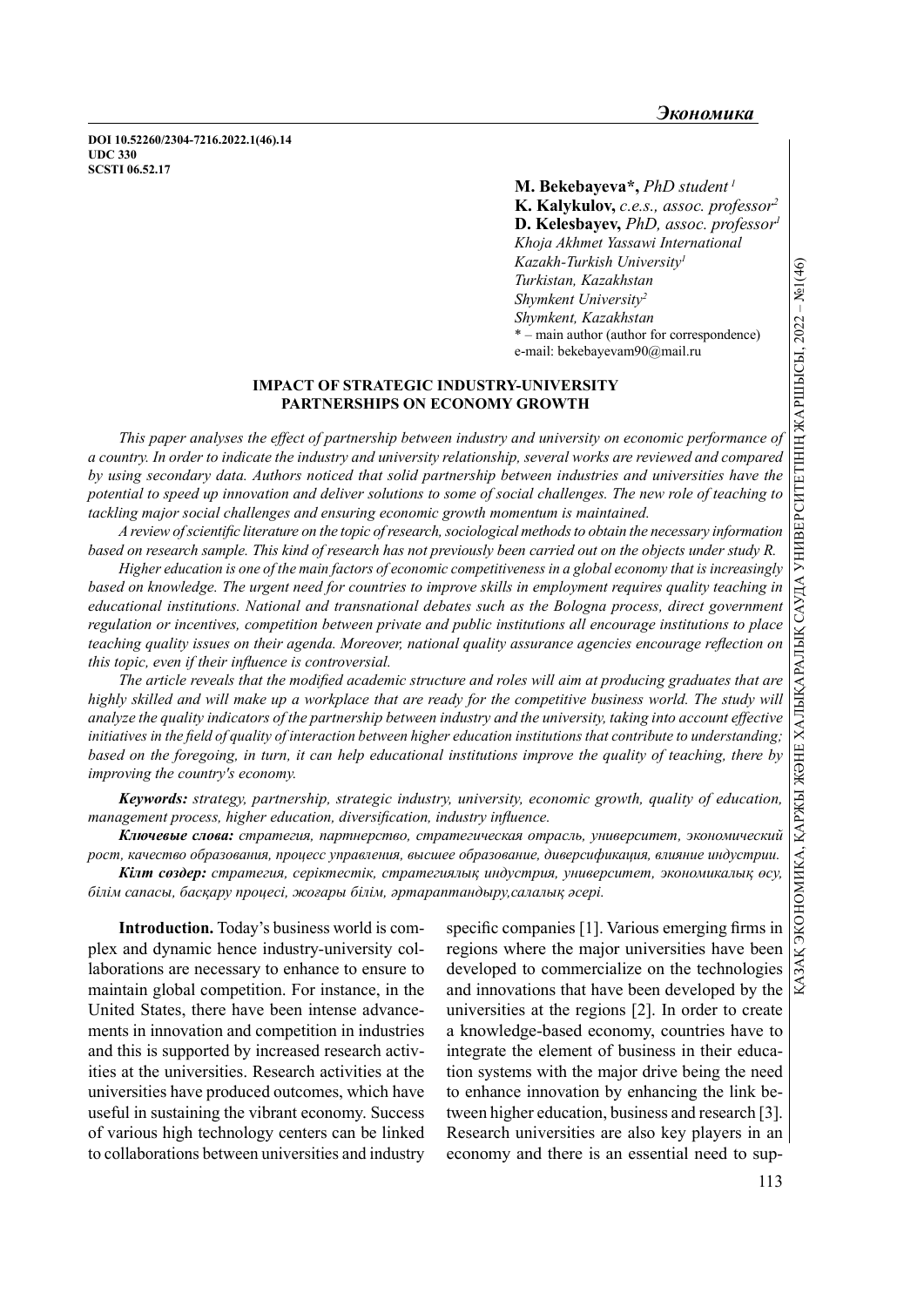General commations have a<br>seasure that they suppor<br>abows that the tradition<br>in to sufficient to meet t<br>growth and the organizz<br>gogy has to be widened<br>a direct impact on the le<br>in Figure 1 below. Where<br>the research univers port the strategic factors that link the education to industry in order to enhance technology-transfer plans. Universities have the potential to ensure growth in a country and this is a bonus to their primary roles of beings the centers of knowledge. In order for universities to perform both roles, the academic formations have to be modified in order to ensure that they support change and stability. This shows that the traditional pedagogy techniques are not sufficient to meet the outcomes of economic growth and the organizational perspective of pedagogy has to be widened. Pedagogical models have a direct impact on the learning outcomes as shown in Figure 1 below. When these have been attained, the research university will efficiently collaborate with the companies and compete in the current knowledge society that has prioritized innovations and creativity. In this paper, the impact of strategic industry-university partnerships on economy growth will be analyzed.

Materials and methods. For this study, this section seeks to describe the specific methodology that was adopted in reviewing the impact of strategic industry university partnerships on economic growth. This includes the data collection procedure, research instruments, research design and the data analysis technique used in examining the data.

Secondary research involved an examination of in-<br>
and develop-<br>
formation from journals papers and other literature<br>
on university-business partnerships and their impact<br>
on economic growth. Therefore, the researchers<br>
i The research design refers to the specific technique used to perform the research. Qualitative techniques were adopted as the researchers primarily employed secondary sources of data. Ideally, secondary research involved an examination of information from journals papers and other literature on university-business partnerships and their impact on economic growth. Therefore, the researchers analyzed, interpreted and reviewed past data and compared the same in relation to is research.

Evidence based research was used in this case with the secondary data examined stemming from research studies that reviewed how strategic partnerships between universities and industries worked and their impact to the economy. Moreover, purposive sampling of the data was adopted to allow the researchers to utilize cases that possessed the required information in relation to the research objectives. The data collected was qualitative in nature and was derived from three different journals each examining the research objective. As a result, reflective and comparative analysis was adopted to review all these papers. The reflective approach offers a

stepwise examination of the secondary data while the comparative approach allows the researchers to examine how the papers support the overall research.

For this research, studies done by Kaklauskas et al., on university-industry partnership sustainability, Edmondson et al. on making industry university partnership work lessons from successful collaborations, and Panarina, on university –industry partnership as a key strategy for innovative sustainable economic growth will be assessed. Through these research papers, the study seeks to illustrate how partnerships between universities and industries if done well revolutionize the economy.

Literature review. Strategic permanent partnerships that have built- in flexible are the best kind for industry university collaborations. A major feature of sustainable partnership is the ability to allow the industry to do things that the partnership cannot solely attain (Hytti, Blackburn, Fletcher, & Welter) [4]. For instance, the leading technology multinational companies have developed arrays of strategic partnerships with universities and the current trend aims at reducing the focus to a few strategic partnerships with higher goals and with the aim of being long lasting and getting increased funding. According to (Edmondson, Valigra, Kenward & Hudson), the new kind of partnerships will have the abilities to create better benefits to a handful of universities [5]. Besides, Edmondson et al, demonstrate the growth of such university industry partnerships will reflect the advancement in corporate research and development from basic research to research, which is closer to the immediate needs of the firm. Because of the demand for such partnerships, there is a gap in the ability of the industries to make forecast in future hence the firms are quickly turning to the research universities to gather updates. In addition, Edmonson et al, also claims that strategic partnerships built for the long term directs in focus of creativity and talent to the promising future innovations which can be adopted to ensure social benefits within five and ten years. Such long-term partnerships require the development of a shared vision and a stable strategy (Frølund, Riedel & Schwab) [6]. The firms step to ensure healthy partnerships is by determining the academic strengths of a university and the competence of a company to identify attractive opportunities for collaborations. According to Edmondson et al, senior members at the companies should work tougher with experts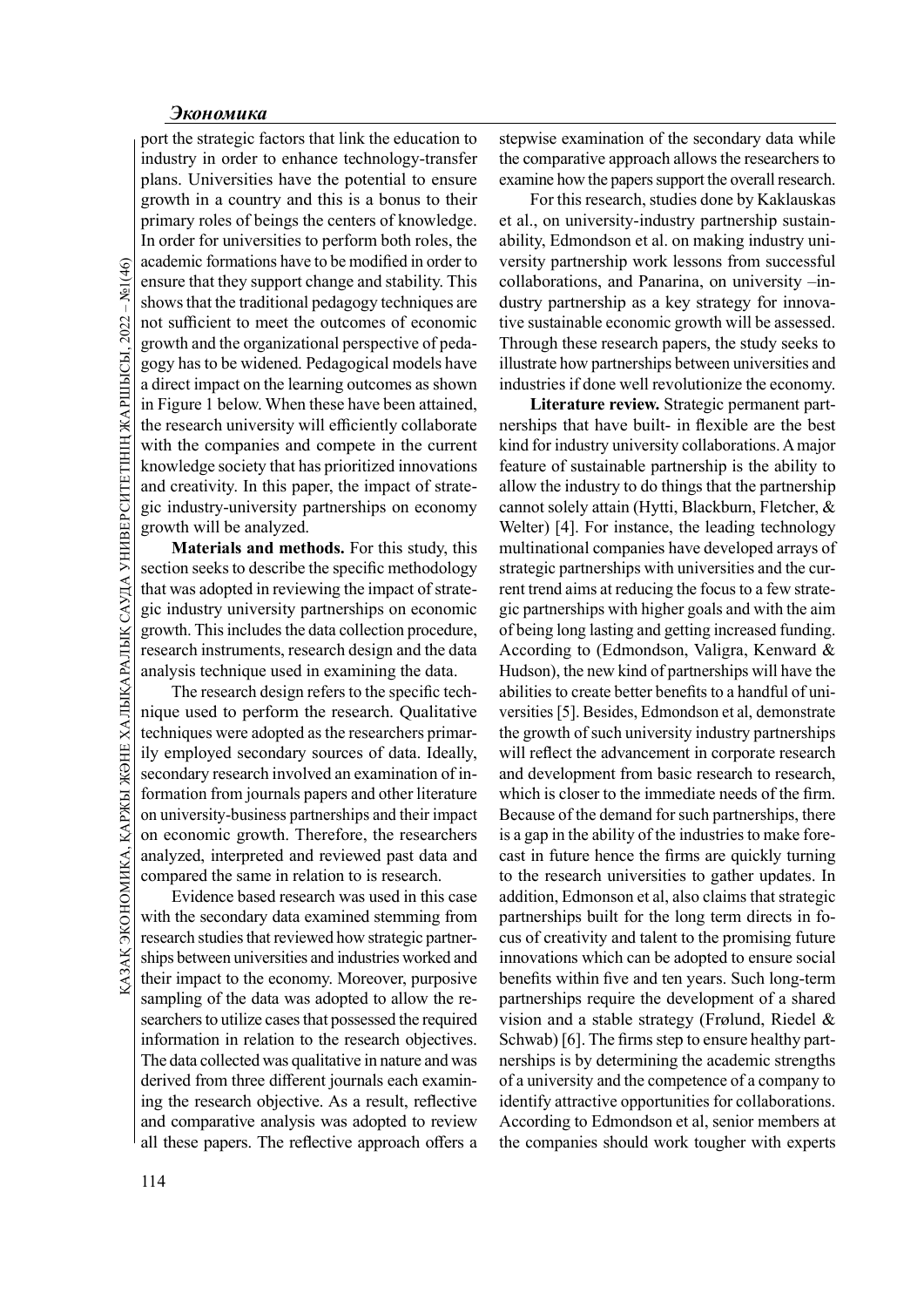from universities to come out with research challenges and other crucial questions that have common benefits for them. Such high-level information exchange will encourage sufficient brainstorming ad will allow common interest to integrate. There are three types of partnerships, they include strategic partnerships, transactional and operational, and for these partnerships to be sustainable there is need for a wider and flexible agreement. The outcome of strategic collaborations is that they have the potential to influence the strategies of the universities and the forms. In operational partnerships, the partners have a research project in a research and development and such partnerships may last for one to three years and are important as they build ties, which lead to strategic partnerships. In transactional partnerships, there is minimal interactions between the partners and have the potential to create bigger projects in the long term. Successful partnerships occur when there is a win-win situation for all the parties involved (Shane) [7].

Various authors have discussed the sustainability of the industry university partnerships from different perspectives over the past decades. According to (Kaklauskas, Banaitis, Ferreira, Ferreira, Amaratunga, Lepkova, Ubarte, Banaitiene) university industry partnerships are influenced by different elements such as globalization, market, framework conditions, competition. In addition, the industry university partnerships depend on various factors such as research and innovation, technology development, and the transfer and absorbance capability (Kaklauskas et al.) [8]. The university-industry linkage process has stages. The first phase, the pre linking stage leads to the agreement of working together. The nest stage is establishment, which leads to a contract. The next stage is engagement and it supports the project delivery process. The advancement strategy follows and is responsible for the development of ongoing partnerships. Finally, the latent phase allows possible future cooperation and incase a project arises. (Ankrah, &Al-Tabbaa) came up with systematic method of analyzing literature on the university industry collaboration and they focused on three phases namely formation, organization forms and operational activities [9]. While the formation phases identified partners and ensures agreements are signed, the organizational form makes personal relations. In the operational phase activities, communication, employment, trainings, and meetings are done. In order to make the university industry partnerships more sustainable, there is need to develop varied databases, creation of intelligent systems as well as the evaluation of techniques.

# 1. Reflective Analysis

Paper 1: An Evaluation System for University-Industry Partnership Sustainability: Enhancing Op-Paper 1: An Evaluation System for University-<br>Industry Partnership Sustainability: Enhancing Op-<br> $\frac{1}{2}$ <br>tions for Entrepreneurial Universities. Sustainability

Kaklauskas et al. examined the idea of university industry partnership sustainability (UIPS). Kaklauskas et al. examined the idea of university industry partically, UIPS seeks to ensure continuity between universities and industries both currently band in the future. In this study the researchers examined literary universities and industries both currently and in the future. In this study the researchers examined literary work on how UIPS was adopted and used this information to develop an evaluation system for UIPS [10]. Ideally, the study sought to improve the university- industry partnership relations and offer recommendations that would be vital for universities particularly those that could be entrepreneurial. The system was reviewed from the micro level, which entails aspects such as research and innovation performance, the meso level that involves communication networks among others and finally the macro level which involves technology, supply and demand, and regulations.

# Paper 2: Making Industry-University Partnerships Work Lessons from Successful Collaborations

According to Edmondson et al., interactions between universities and the industry are ground breaking as the knowledge shared instigates immeasurable innovations and economic advancements. The report indicates that collaborations that were both strategic and long-term were highly productive. The paper examined various case studies and how the interactions between the universities and industries influences economic growth for each sector. The case studies were categorized based on a) partnerships that increased funding to the universities, b) partnerships that extensively influenced learning and teaching, and c) those that instigated a reconsideration of what role universities play on research.

From the case studies, Edmondson et al. argued that long term strategic partnerships require an equal long term strategic policy and not necessarily for budgeting purposes but because the effects of new technologies are immeasurable. Moreover, the research proposes for independence of universities to form partnerships including budget decisions. Including the government as key players in these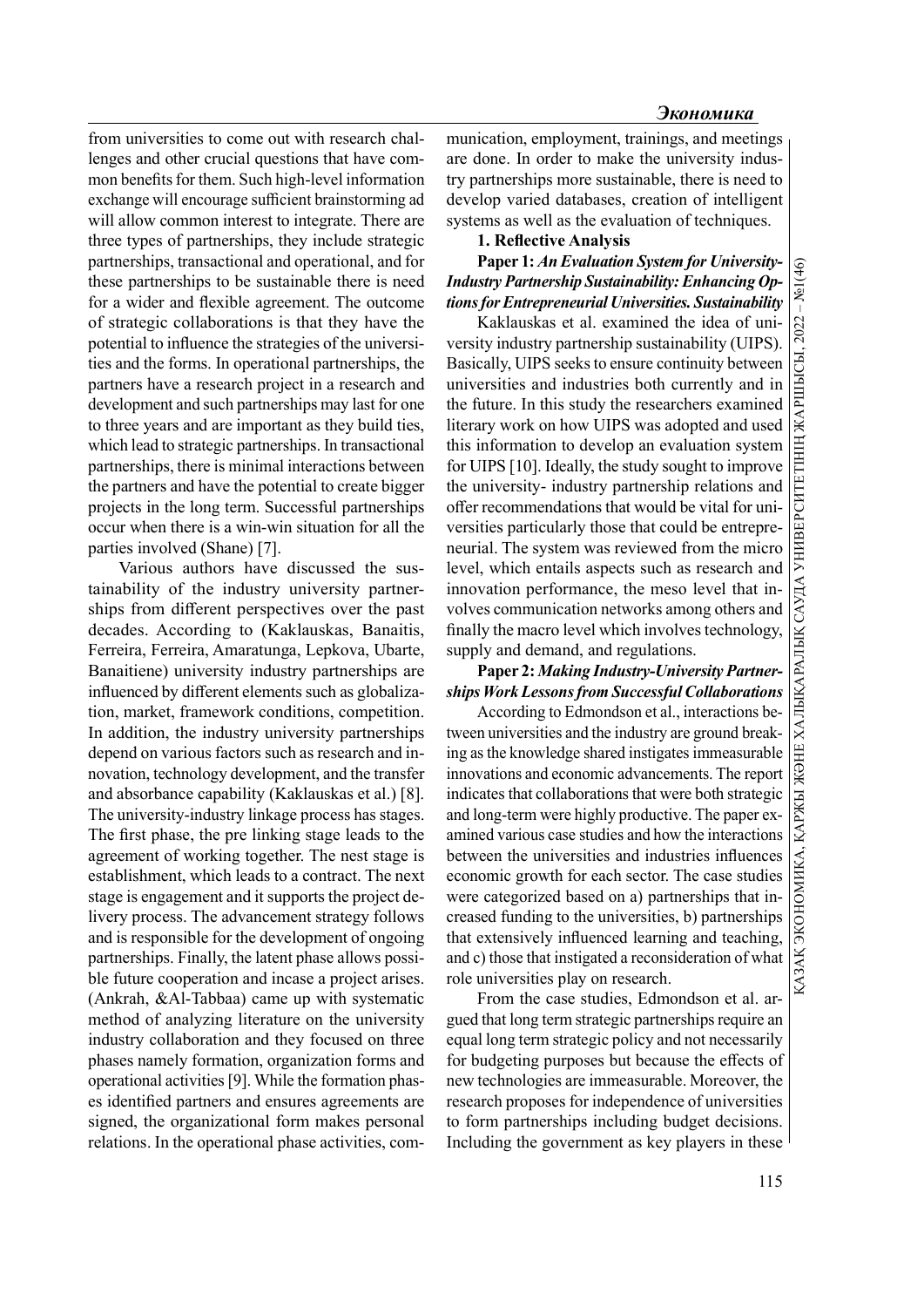engagements by having them reward productive collaborative relations between industries and universities will also encourage more relations of this nature [11]. Given that breakthroughs were observed in companies that collaborated with universities, the authors attested the importance of assisting universities achieve excellence. Ultimately, it was opined that strategic partnerships between the industry and academia were pivotal towards ensuring continued success in innovation and economic growth; the government is equally responsible for facilitating this natural phenomenon.

# Paper 3: University-industry Partnership as a Key Strategy for Innovative Sustainable Economic Growth

According to Panarina, solutions to some of the most pressing society and economic problems are easily resolved by the formation of university and industry partnerships. This paper examines Russia and how it adopted strategic partnership between universities and industries to foster economic growth. Actually, the Russian government called for a transformation of the universities into key economic players.

The journal pointed out various stratagems employed by the Russian government to promote these collaborations for instance the establishment of Centers of Competence (CC). These are ecosystems for innovation development where the knowledge provided by universities is incorporated in the industry and based on the government's support these aspects can be used to foster economic advancements. Figure 2 below provides a simplified overview on how CC works towards enhancing communication between government agencies, academic institutions, professional associations, and the industry. Panarina supports the assertion by Edmondson et al on the need for university industry collaborations to create long-term strategic partnerships that promote university creativity and future innovations in the industry. To achieve this, the author encourages diversity where different disciplines are incorporated in projects, participation in long-term projects, ensuring continuity in relations even after completion of projects, and ensuring efficient knowledge flow between the university and the company.



Figure 1. The CC as a center for innovative development (Panarina)

### 2. Comparative analysis

Here a qualitative case study approach was utilized in examining the journals. Although this technique is not capable of isolating individual factors and examining how each influence strategic partnerships between universities and industries, it allows for presentation of the outcomes of each explaining how these relations foster economic growth.

Each journal examined above pointed out on the significance of university – industry collaborations towards economic growth and innovation. In fact, Edmondson et al. opines that the role of universities has shifted in the 21st century and can be seen as a significant center of expertise that addresses social challenges and fosters

economic growth. In support, Panarina warns against the consideration of universities as idea generators and argues for them to be considered as institutions of knowledge and competence whose collaboration will address innumerable society problems. Figure 3 presents an overview of the consequence of collaboration between universities and companies. Worth noting is that higher values indicate a higher level of progress  $(1 = low$ progress;  $5 = \text{major progress}$ ).

Notably, these strategic partnerships help companies achieve their long-term objectives as they gain access to scientific and technological advancements that will be of interest to future generations. As a result, they are able to position themselves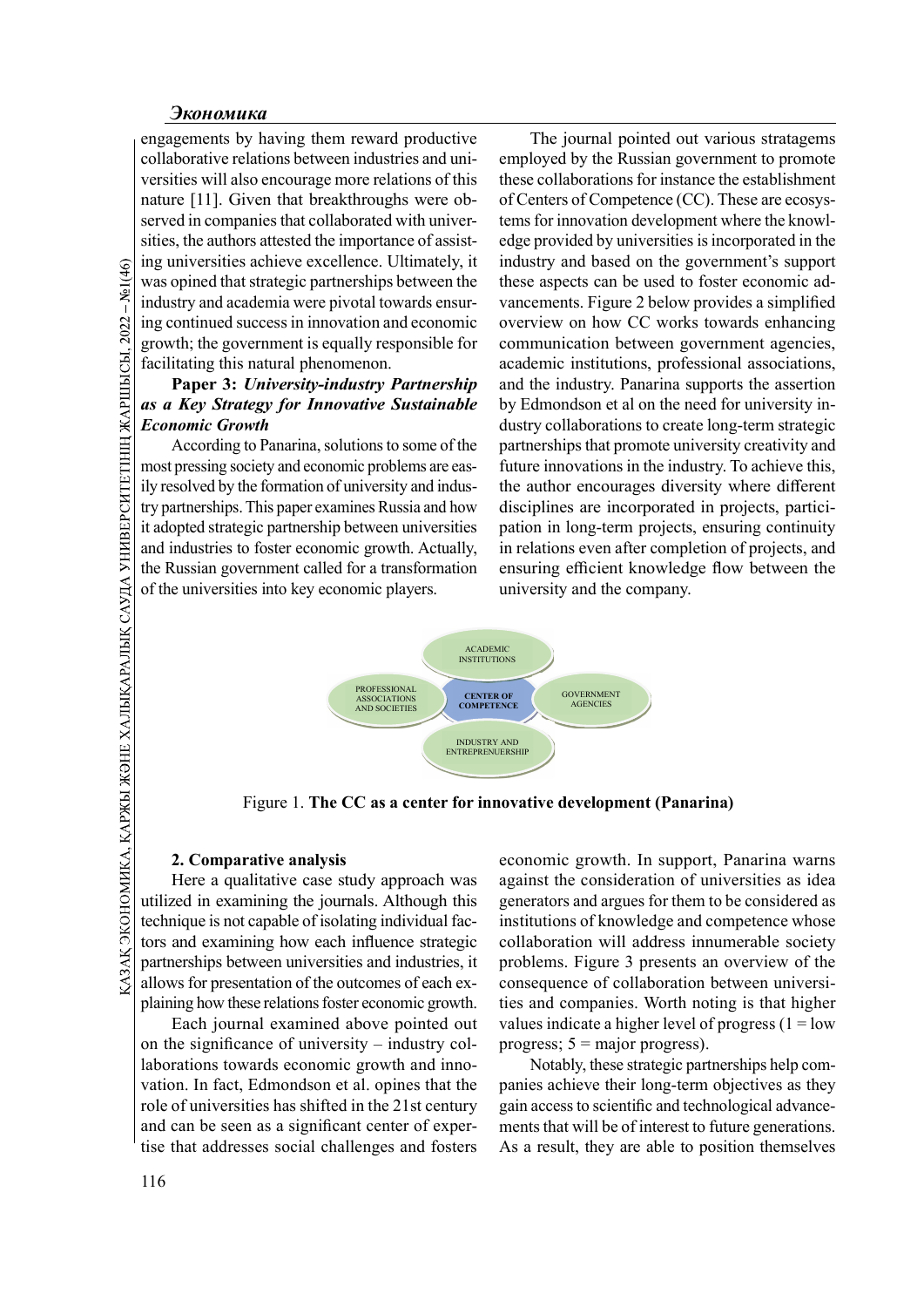early thus able to enjoy the optimal profits that arise from such innovations. Universities equally

participate in research that is timely and able to meet the high demand of the market.



Figure 2. Impact of long-term collaboration between the university and companies

Discussion. This study highlighted the impact of collaboration between universities and industrial companies. The impact with the highest progress was the collaborative research activity as a strategic mission for the universities [12]. Other impacts that were identified included a wider range of external partners, an increase in the number of project budgets and research teams as well as specialty in research management. The impact with the lowest progress identified in the study was the organizational changes taken up to adapt with the university-industry partnerships.

As presented by Edmonson et al., the productive collaborations between universities and companies are those that have been developed around a mutual research vision, which offers them potential to proceed for decades or more. Besides, such strategic partnerships tend to create shared benefits that develop a link between industry and academia. To ensure that the mission of the partnerships are successful therefore, the collaboration has to be a strategic mission of the university. Changing the organizational structure in universities and companies is essential to enable them compete effectively for change and stability. One way through which universities are responding to competition and changes in the business environment is by incorporating partnerships with industries. The collaborations between universities and industries are significant in ensuring economic development in a region. These partnerships allow sharing of knowledge, increased innovations, intense research and development as well as the development of a country's organizational capacity. Close university-industry economic growth and both parties should desire to improve graduate skills in order to ensure that the transition between university and industry is effective. Gradate skills can be enhanced through business matching, community networks, knowledge transfer programs, as well as networking with the industry to achieve economic development.

**Partnerships have the potential of ensuring the potential of ensuring partnerships have the potential of ensuring national economic growth and both parties should desire to improve graduate skills in order to ensure that** The development of strategic industry-university partnerships has led to the attainment of various benefits especially on the economy. Industryuniversity linkages refer to major collaborative efforts between the academia and industries that uses resources efficiently and effectively with the aim of attaining goals such as innovation that will enhance global competitiveness and steer economic growth. In the current knowledge based economy, universities have emerged as the main actor since they are the core agents of economic growth. As universities work towards diminishing the tower mentality that is present between them and the local communities, their collaborations with industry relevant companies have increased. In addition to establishing good relations with the community, the collaborations target the strengthening of economic forces.

Governments across the globe have identified the potential of industry-university partnerships hence the science-based knowledge of innovation has been supported greatly. The associations between the universities and the industries have become a core agenda in higher education policy and in the economic environment in national level. The impact of industry university coloration on the economic development cannot go unnoticed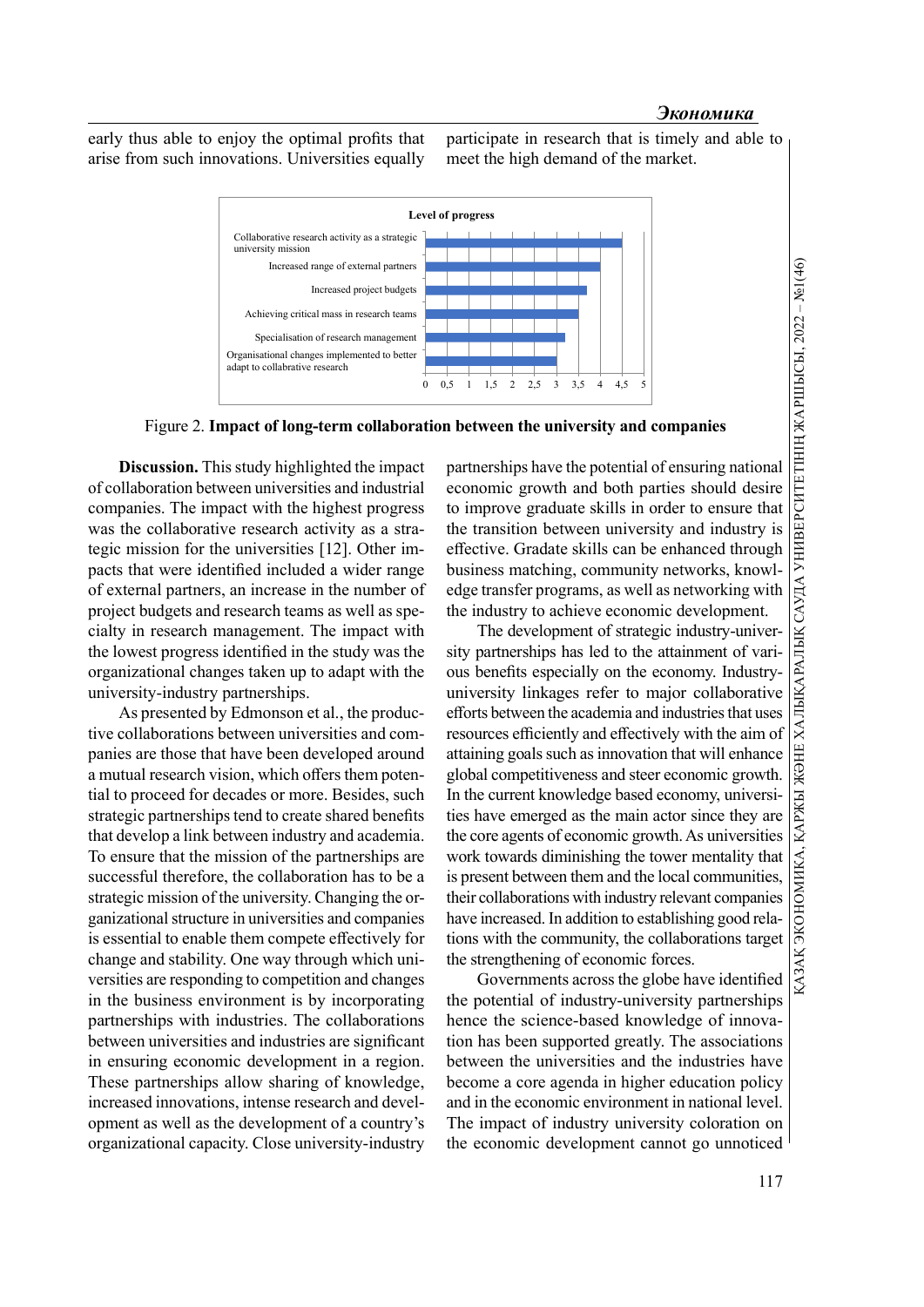<u>G</u> tion, the universities has<br>
terms of human capital<br>
al innovation (Ankrah,<br>
strategic partnerships<br>
universities tend to deve<br>
and mutual benefits that<br>
cultural divide that ex<br>
academia. For such part<br>
it is necessa since they have the potential to upgrade the skills and knowledge of the workforce. In order to ensure economic benefits are attained, universities play some roles such as undertaking the process of scientific research, producing knowledge that is relevant for application in the industry. In addition, the universities have to offer more inputs in terms of human capital for the purpose of industrial innovation (Ankrah, & Al-Tabbaa). Long-term strategic partnerships between the industry and universities tend to develop trust, professional ties, and mutual benefits that are helpful in ending the cultural divide that exists between industry and academia. For such partnerships to be successful, it is necessary to have strong leadership that makes the partnerships a priority.

Conclusion. To ensure successful partnerships, the industry university partnerships must be prioritized, there has to be the creation of an advisory board that will help in the development and comprehension of important scientific and technological questions. Moreover, other solutions to enhancing industry university partnerships include encouraging industry involvement, designing clear incentives, as well as encouraging diversity and inclusion. According to the findings of this study, solid partnership between industries and universities have the potential to speed up innovation and deliver solutions to some of social challenges. To support continuity of these programs, the missions of the research universities have to be modified. The new role will then go beyond teaching to tackling major social challenges and ensuring economic growth momentum is maintained. The modified academic structure and roles will aim at producing graduates that are highly skilled and will make up a workplace that are ready for the competitive business world. The current research universities across the globe should therefore be viewed as sources of competence and knowledge that are useful for socio-economic growth.

### **REFERENCES**

1. Panarina E. University-industry Partnership as a Key Strategy for Innovative Sustainable Economic Growth // Journal of International Business Research and Marketing. – 2015. – Vol. 1(1). – P. 24-27. 2. Galbraith B. Abstract of papers: Presenter at the 9<sup>th</sup> European Conference in Innovation and Entre-

preneurship: ECIE 2014 // Reading: Academic Conferences and Publishing International. – 2014. – P. 500-507.

3. Kruss G. Human Sciences Research Council. Working partnerships in higher education, industry and Innovation: Creating knowledge networks // Cape Town: HSRC. – 2006. – P. 155.

4. Hytti U., Blackburn R.A., Fletcher D.E., Welter F. Entrepreneurship, universities & resources: Frontiers in European entrepreneurship research. – 2016. – P. 195.

5. Edmondson G. et al. Making industry-university partnerships work: Lessons from successful collaborations // Science Business Innovation Board AISBL. – 2012. – Т. 16. – P. 1-52.

6. Frolund L., Riedel M. (ed.). Strategic Industry-University Partnerships: Success-Factors from Innovative Companies. – Elsevier. – 2018. – P. 193.

7. Shane S.A. (ed.). Economic development through entrepreneurship: Government, university and business linkages. – Edward Elgar Publishing. – 2007. – P. 241.

8. Kaklauskas A. et al. An evaluation system for university–industry partnership sustainability: Enhancing options for entrepreneurial universities // Sustainability.  $-2018$ . – T. 10. – №1. – P. 119.

3. Edinomisson G. et al. Making maustry-university partners<br>
collaborations // Science Business Innovation Board AISBL. – 20<br>
6. Frolund L., Riedel M. (ed.). Strategic Industry-University<br>
Imovative Companies. – Elsevier. 9. Ankrah S., Omar A.L.T. Universities-industry collaboration: a systematic review // Scandinavian Journal of Management. – 2015. – Т. 31. – №3. – P. 387-408.

10. Nawaz W., Koç M. Industry, University and Government Partnerships for the Sustainable Development of Knowledge-Based Society: Drivers, Models and Examples in US, Norway, Singapore and Qatar. – Springer Nature. – 2019. – P. 177.

11. Гринберг Р.С., Рубинштейн А.Я., Нуреев Р.М. Экономика общественного сектора (новая теория): Учебник / М.: Инфра-М, РИОР. – 2016. – 440 с.

12. Елисеев В.С., Веленто И.И. Теория экономического права. Теория отраслей права, обеспечивающих экономические отношения: Учебное пособие / М.: Проспект. – 2020. – 416 с.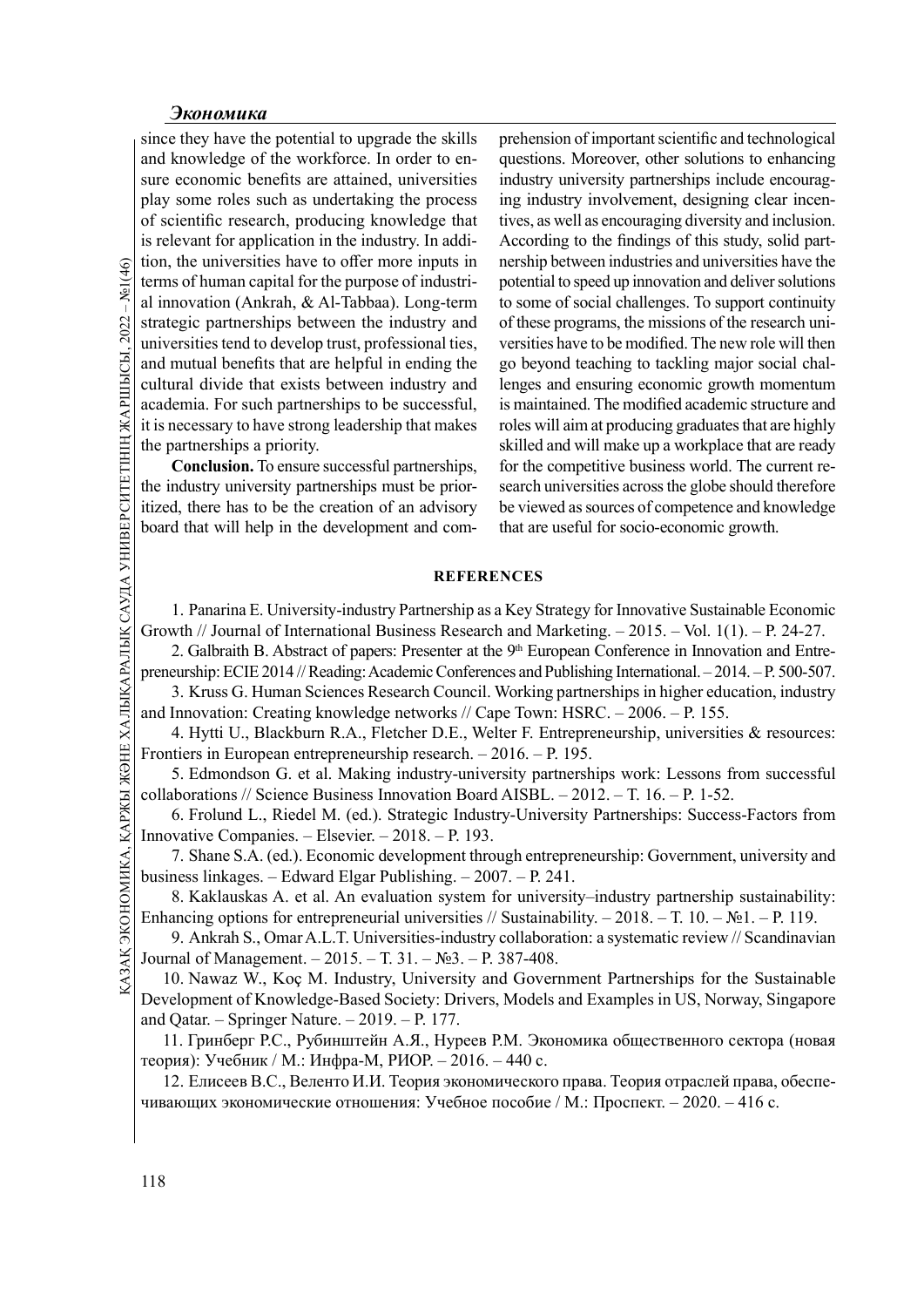#### ЛИТЕРАТУРА

1. Panarina E. University-industry Partnership as a Key Strategy for Innovative Sustainable Economic Growth // Journal of International Business Research and Marketing. – 2015. – 1(1). – P. 24-27.

2. Galbraith B. Abstract of papers: Presenter at the  $9<sup>th</sup>$  European Conference in Innovation and Entrepreneurship: ECIE 2014 // Reading: Academic Conferences and Publishing International. – 2014. – P. 500-507.

3. Kruss G., Human Sciences Research Council. Working partnerships in higher education, industry and Innovation: Creating knowledge networks. Cape Town: HSRC. – 2006. – P. 155.

4. Hytti U., Blackburn R.A., Fletcher D.E., Welter F. Entrepreneurship, universities & resources: Frontiers in European entrepreneurship research. – 2016. – 195.

5. Edmondson G., Valigra L., Kenward M., Hudson R.L., Belfield H. Making industry-university  $2012. - 16. - P. 1-52.$ 

6. Frolund L., Riedel M. (Eds.). Strategic Industry-University Partnerships: Success-Factors from Innovative Companies. Elsevier. – 2018. – 193.

7. Shane S.A. (Ed.). Economic development through entrepreneurship: Government, university and business linkages. Edward Elgar Publishing. – 2007. – 241.

8. Kaklauskas A., Banaitis A., Ferreira F.A., Ferreira J.J., Amaratunga D., Lepkova N., Banaitienė N. An evaluation system for university-industry partnership sustainability: Enhancing options for entrepreneurial universities. Sustainability. – 2018. – 10(1). – 119.

9. Ankrah S., Omar A.T. Universities–industry collaboration: A systematic review // Scandinavian Journal of Management. – 2015. – 31(3). – 387-408.

10. Nawaz W., Koç M. Industry. University and Government Partnerships for the Sustainable Development of Knowledge-Based Society: Drivers, Models and Examples in US, Norway, Singapore and Qatar. Springer Nature. – 2019. – 177.

11. Grinberg R.S., Rubinshtejn A.Ya., Nureev R.M. Ekonomika obshestvennogo sektora (novaya teoriya): Uchebnik / M.: Infra-M, RIOR. – 2016. – 440 s. [in Russian].

12. Eliseev V.S., Velento I.I. Teoriya ekonomicheskogo prava. Teoriya otraslej prava, obespechivayushih ekonomicheskie otnosheniya: Uchebnoe posobie / M.: Prospekt. – 2020. – 416 s. [in Russian].

#### М.О. Бекебаева, К.М. Калыкулов, Д.Н. Келесбаев

#### СТРАТЕГИЯЛЫҚ САЛА ЖАСАУ-УНИВЕРСИТЕТ СЕРІКТЕСТІГІНІН ЭКОНОМИКАНЫН ӨСУІНЕ ӘСЕРІ

#### Андатпа

From Excelsion Contents in the state of the state in the state of the state of the state of the state of the state of the Collaborations. Science Business Innovation Board AISBL. – 10. – P. 1-52.<br>
0. From the U.S. Reviser Бұл мақалада өнеркәсіп пен университет арасындағы серіктестіктің елдің экономикалық көрсеткіштеріне әсері талданады. Сала мен университеттің өзара байланысын көрсету үшін бірнеше жұмыстар қарастырылып, екінші деректерді қолдана отырып салыстырылады. Авторлар өнеркәсіп пен университеттер арасындағы берік серіктестік инновацияларды жеделдету және кейбір әлеуметтік мәселелерді шешу үшін әлеуетке ие екенін атап өтті. Негізгі әлеуметтік проблемаларды шешуде және экономикалық өсу қарқынын қамтамасыз етуде оқытудың жаңа рөлі сақталуда.

Зерттеу тақырыбы бойынша ғылыми әдебиеттерге шолу, зерттеу үлгісі негізінде қажетті ақпаратты алудың социологиялық әдістері. Мұндай зерттеулер бұрын зерттелген объектілерде жүргізілмеген.

Жоғары білім-бұл білімге негізделген жаһандық экономикадағы экономикалық бәсекеге қабілеттіліктің негізгі факторларының бірі. Елдердің жұмыспен қамту саласында біліктілікті арттыруға деген қажеттілігі оқу орындарында сапалы оқытуды талап етеді. Болон процесі, тікелей мемлекеттік реттеу немесе ынталандыру, жеке және мемлекеттік мекемелер арасындағы бәсекелестік сияқты ұлттық және трансұлттық пікірталастар оқу орындарын оқыту сапасы мәселелерін күн тәртібіне енгізуге итермелейді. Сонымен қатар, ұлттық сапа агенттіктері олардың әсері даулы болса да, осы тақырып бойынша ойлауды қолдайды.

Мақалада өзгертілген академиялық құрылым мен рөлдер бәсекеге қабілетті бизнес әлеміне дайын жұмыс орнын құратын жоғары білікті түлектерді дайындауға бағытталатыны көрсетілген. Зерттеуде өзара түсіністікке ықпал ететін жоғары оқу орындары арасындағы өзара іс-қимыл сапасы саласындағы тиімді бастамаларды ескере отырып, өнеркәсіп пен университет арасындағы әріптестік сапасының көр-

119